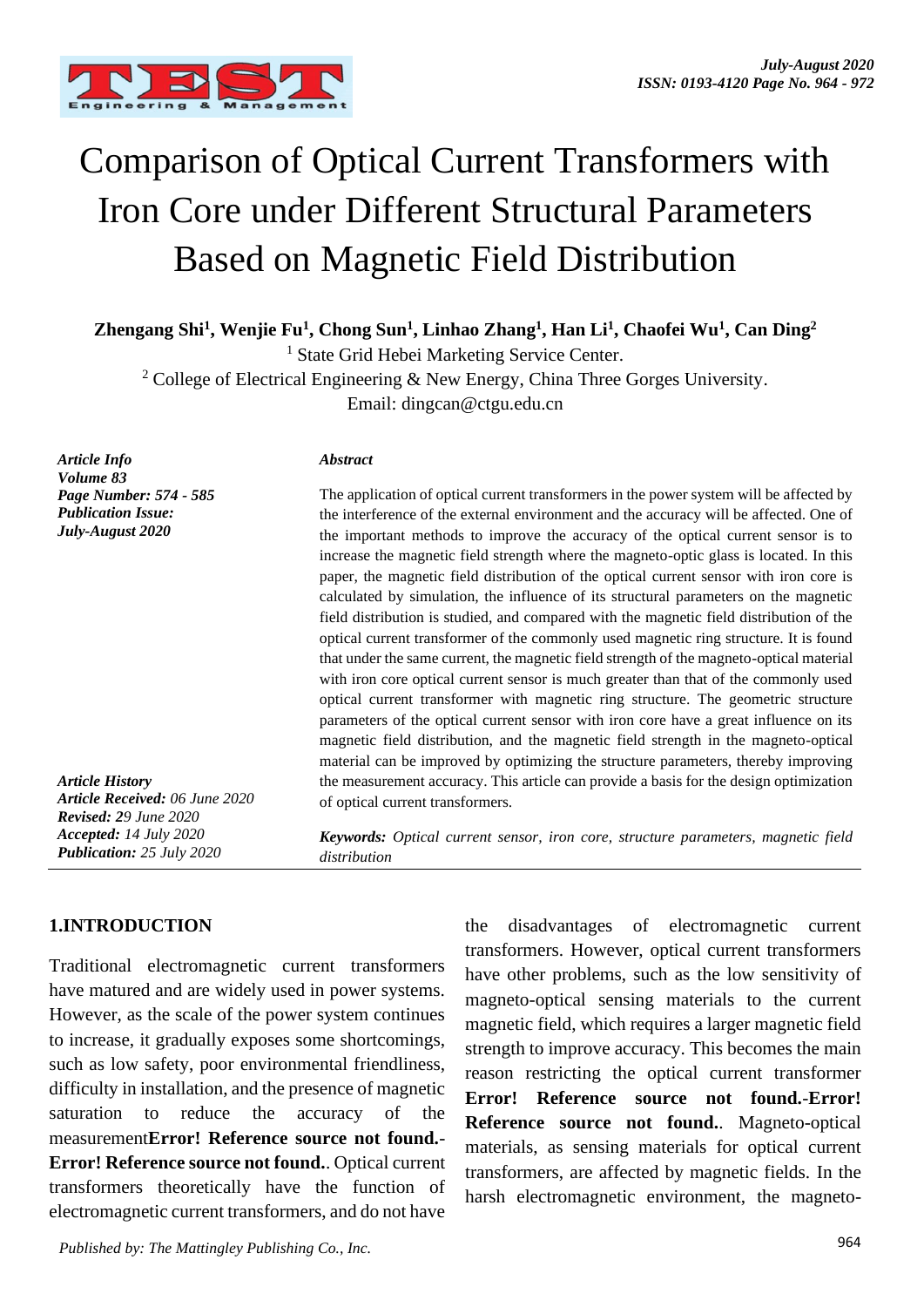

optic medium will make the magnetic field unevenly distributed along the optical path of the medium **Error! Reference source not found.**. The problem of non-uniform magnetic field complicates the optical medium model and will inevitably affect the measurement accuracy of the optical current transformer. Therefore, generating a large and uniform magnetic field becomes a necessary condition for the optical current transformer to improve the measurement accuracy. There are many literatures that study the magnetic field distribution of commonly used magnetic ring type optical current transformers **Error! Reference source not found.**- **Error! Reference source not found.**, and some literatures analyze the influencing factors of magnetic field distribution**Error! Reference source not found.**-**Error! Reference source not found.**. But there is almost no analysis of the magnetic field distribution and influencing factors of the optical current transformer with iron core.

In this paper, the magnetic field distribution of the optical current transformer with iron core is studied, and compared with the commonly used magnetic ring type optical current transformer. Finally, the influence of the structural parameters of the optical current transformer with iron core on the magnetic field distribution is studied.

## **2.FARADAY EFFECT MAGNETO-OPTIC SENSING MECHANISM MODEL**

The Faraday Effect is mainly due to the external magnetic field magnetizing the optical material, which makes the material itself have a magnetic moment. The effect, which affects the electric field distribution of the light wave, is reflected in the macroscopic rotation of the polarization state of the light wave. Considering that the sensing material is only affected by the modulation of the magnetic field, and the effect of the magnetic field on the sensing material is uniform everywhere, the Faraday rotation angle is proportional to the magnitude of the magnetic field in the optical path direction.

$$
\varphi_c = VHL \tag{1}
$$

In the formula, V is the field constant of the magnetooptical material (rad/A); H is the magnetic field strength parallel to the direction of the optical path  $(A/m)$ : L is the length of the optical path of polarized light through the magneto-optical medium (m). Faraday magneto-optical rotation effect is shown in [Figure](#page-1-0) 1.



<span id="page-1-0"></span>Figure 1. Faraday magneto-optical effect

Considering that the sensing material is only modulated by the magnetic field, When the effect of the magnetic field on the magneto-optical material is not the same everywhere, the Faraday rotation angle is proportional to the integral of the magnetic field in the direction of the optical path.

<span id="page-1-1"></span>
$$
\varphi_c = V \int_L H(L) dL \tag{2}
$$

Faraday's magneto-optical effect connects light and magnetic field. In the power system, magnetic field and current are closely related, that is, the conductor current generates a magnetic field, so the principle of magneto-optical rotation can be used to measure current. The current is proportional to the strength of the magnetic field it generates. The relationship between the two can be expressed as:

<span id="page-1-2"></span>
$$
i = \frac{1}{k} \int_{L} H(L) dL
$$
 (3)

In the formula, k represents the ratio coefficient of the magnetic field strength integral to the current along the optical path. It can be seen from the combination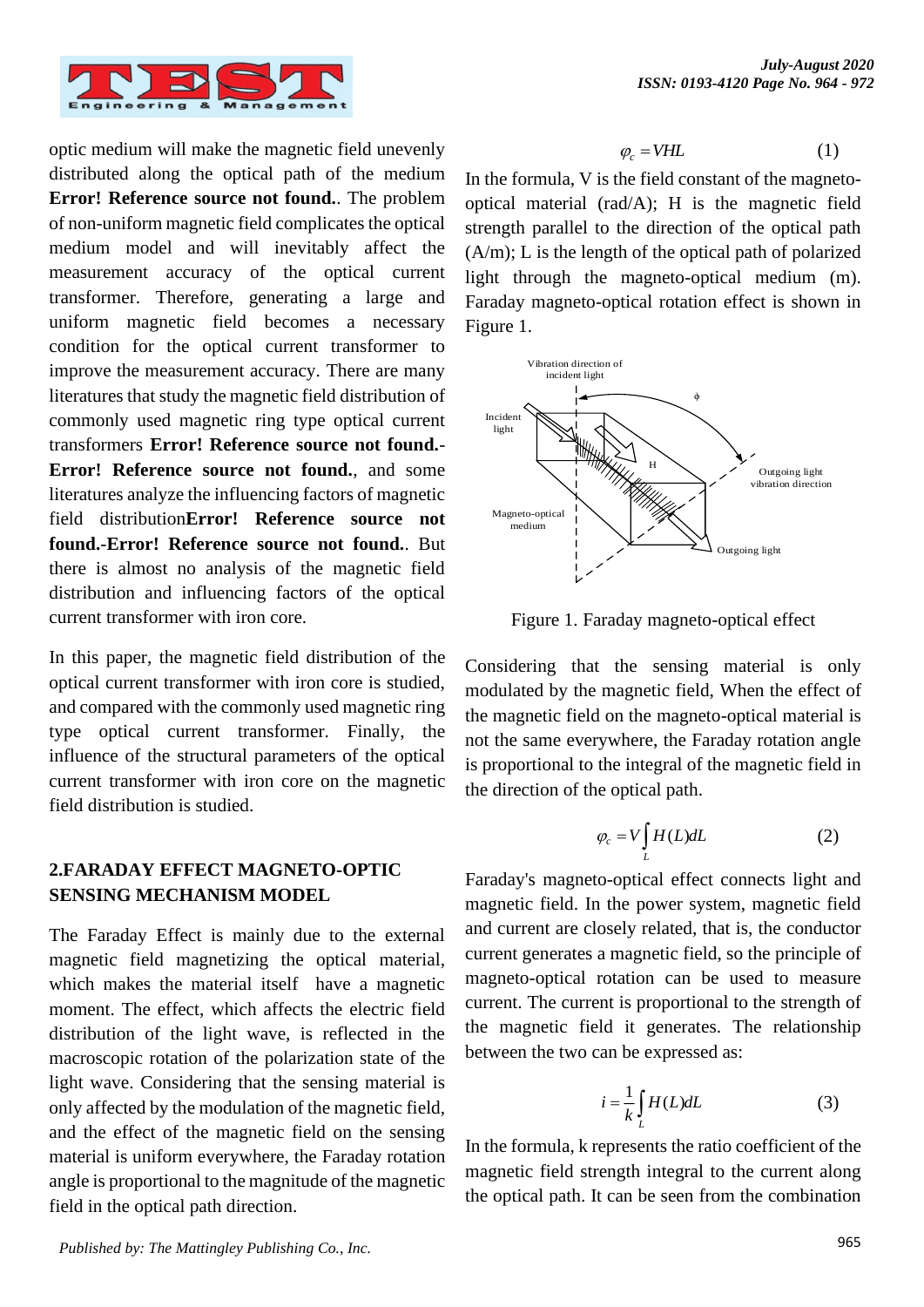

of formulas [\(2\)](#page-1-1) and [\(3\)](#page-1-2) that the Faraday rotation angle is constantly proportional to the measured current and is expressed as:

$$
\varphi_c = Vk i \tag{4}
$$

The magnetic field environment of the optical current transformer is complex and changeable, and the magnetic field on the sensing optical path is almost impossible to be the same everywhere. For the sensor shown in [Figure 2.](#page-2-0) The magneto-optic glass material is rectangular, and the magnetic field distribution generated by the conductor is circular, the shape of the magneto-optic glass and the shape of the magnetic field distribution are different, so that the magnetic field is unevenly distributed along the optical path. The uneven distribution of the magnetic field along the optical path is an objective physical fact, and the problem of uneven magnetic fields will adversely affect current sensing.



<span id="page-2-0"></span>

# **3.MAGNETIC FIELD SIMULATION OF THE SENSING PART OF THE OPTICAL CURRENT TRANSFORMER WITH IRON CORE**

The schematic diagram of the sensing part of the common magnetic ring optical current transformer is shown in [Figure 3,](#page-2-1) and the optical sensing unit is placed in the solenoid. The core of the magnetron technology is to strengthen the magnetic field of this phase, and the multi-turn solenoid is used to greatly increase the magnetic field generated by the current, and the purpose of anti-magnetic field interference of the optical current transformer is better achieved.



Figure 3. Schematic diagram of common magnetic ring optical current sensor

<span id="page-2-1"></span>The schematic diagram of the sensing part of the optical current transformer with iron core is shown in [Figure. 4.](#page-2-2) One end of the coil is the input end of the current, and the other end of the coil is the output end of the current. A fiber is connected to both ends of the magneto-optic glass, so that through the Faraday Effect, different magnetic field strengths can be measured.



Figure. 4 Schematic diagram of optical current sensor with iron core

<span id="page-2-2"></span>The surrounded iron core is a ferrite magnetic ring, and the coil surrounds the ferrite wall. A ferrite magnetic ring is selected, which is shaped into a rectangular parallelepiped, and a coil surrounded by a single wire is wound on its arm. Compared with the traditional common structure, there are more ferrite magnetic rings. The specific material values are shown in **Error! Reference source not found.**.

Table 1. Material properties of each part of optical current transformer with iron core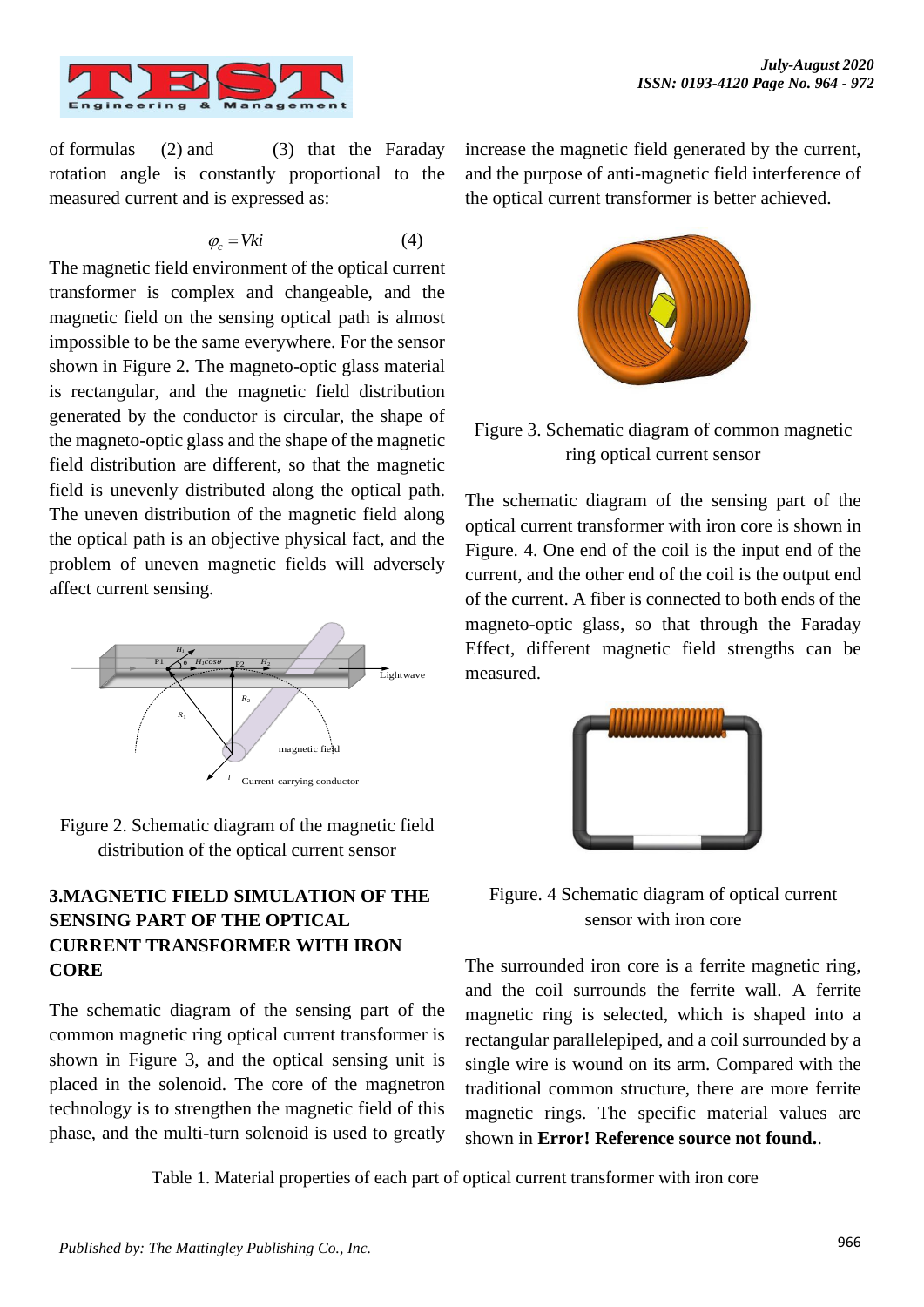

| Component                     | Material                  | Relative<br>permeability | Conductivity/ $(S/m)$ | Relative permittivity |
|-------------------------------|---------------------------|--------------------------|-----------------------|-----------------------|
| Space                         | air                       |                          |                       |                       |
| Current-carrying<br>conductor | copper                    |                          | 59980000              | 12400000              |
| Magnetic material             | Manganese<br>zinc ferrite | 5000                     | 0.004                 | 12400000              |
| Magneto-optical material      | $ZF-3$ glass              |                          |                       | 3.8                   |

In order to make the magnetic field distribution of the sensors of the two structures comparable, the geometric parameters of the two sensor coils are exactly the same, and the passing current is 1A. The geometric parameters of the coil are shown in [Table](#page-3-0)  [1.](#page-3-0)

Table 1. Geometric parameters of coil structure

<span id="page-3-0"></span>

| Axial<br>pitch/<br>mm | Radial<br>pitch/<br>mm | Number of<br>turns | Large<br>radius<br>/mm | Small<br>radius<br>/mm |
|-----------------------|------------------------|--------------------|------------------------|------------------------|
|                       |                        | 20                 |                        | 0.9                    |

The calculation results of the sensor magnetic field distribution of two different structures of optical current transformers are shown in **Error! Reference source not found.**, in which the width, radius and length of the iron core are 30mm, 2mm and 45mm, the length of the magneto-optical glass is 5mm and the radius is 2mm.



(a) Magnetic field distribution of magnetic ring type optical current sensor



(b) Magnetic field distribution of optical current sensor with iron core

Figure. 5 Magnetic field distribution of two optical current trans-formers with different structures

It can be seen from the above figure that the magnetic field intensity distribution of both structures is very uniform. However, the magnetic field distribution intensity of the sensing part of the optical current transformer with the iron core structure is obviously stronger than that of the common structure. The magnetic field strength of the optical current transformer with the iron core structure can reach 6 times that of the common structure transformer. This is because the iron core is a paramagnetic material, and the magnetic permeability is very large, so that the magnetic induction intensity inside the iron core is greatly increased, thereby greatly increasing the strength of the magnetic field in the magneto-optic glass.

## **4.INFLUENCE OF GEOMETRIC STRUCTURE PARAMETERS OF OPTICAL**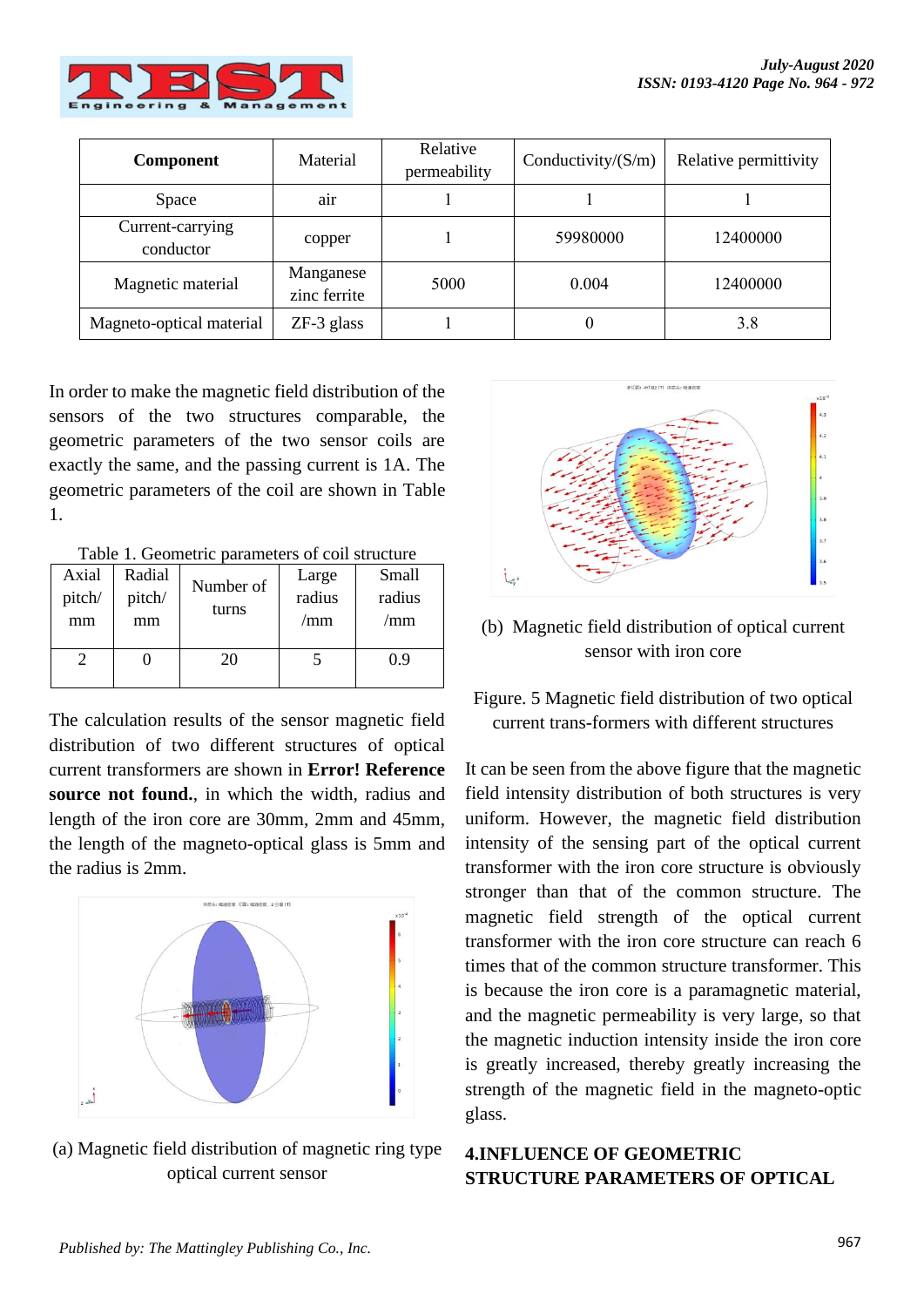

## **CURRENT SENSOR WITH IRON CORE ON MAGNETIC FIELD DISTRIBUTION**

Because the optical current transformer with iron core is essentially a magnetic ring sensor, but the structure becomes complicated due to the existence of the iron core. The geometric parameters of the structure have a great influence on the distribution of the magnetic field strength. It can be seen that both the geometric parameters of the coil and the core have an effect on the magnetic field distribution. Assuming that the geometric parameters of the coil are exactly the same as those of the magnetic collector structure, we analyze the influence of the width, radius and length of the iron core on the magnetic field distribution, When the length of the iron core is changed, the length of the magneto-optical glass is kept unchanged, and the length of the magneto-optical glass is kept at 15mm. The calculation case is shown in **Error! Reference source not found.**.

|   | Width / mm | Length $/$<br>mm | Radius /<br>mm |
|---|------------|------------------|----------------|
|   | 30         | 45               |                |
| 2 | 40         | 55               |                |
|   | 30         | 55               |                |
|   | 30         | 55               |                |

Table 3. Iron core structure parameters with iron core optical current sensor

After calculation, the simulation results of the magnetic field distribution in the 1 to 4 cases are shown in [Figure 5.](#page-4-0)



<span id="page-4-0"></span>Figure 5. Magnetic field distribution of optical current transformers with different geometric parameters

It can be seen from [Figure 5](#page-4-0) that if the length of the magneto-optical glass is kept constant, when the length of the iron core increases, the magnetic field strength is almost unchanged. When the radius of the iron core becomes smaller, the magnetic field strength becomes smaller. When the width of the iron core increases, the magnetic field strength becomes larger. It can also be seen from the figure that changing the radius of the iron core has the greatest effect on the strength of the magnetic field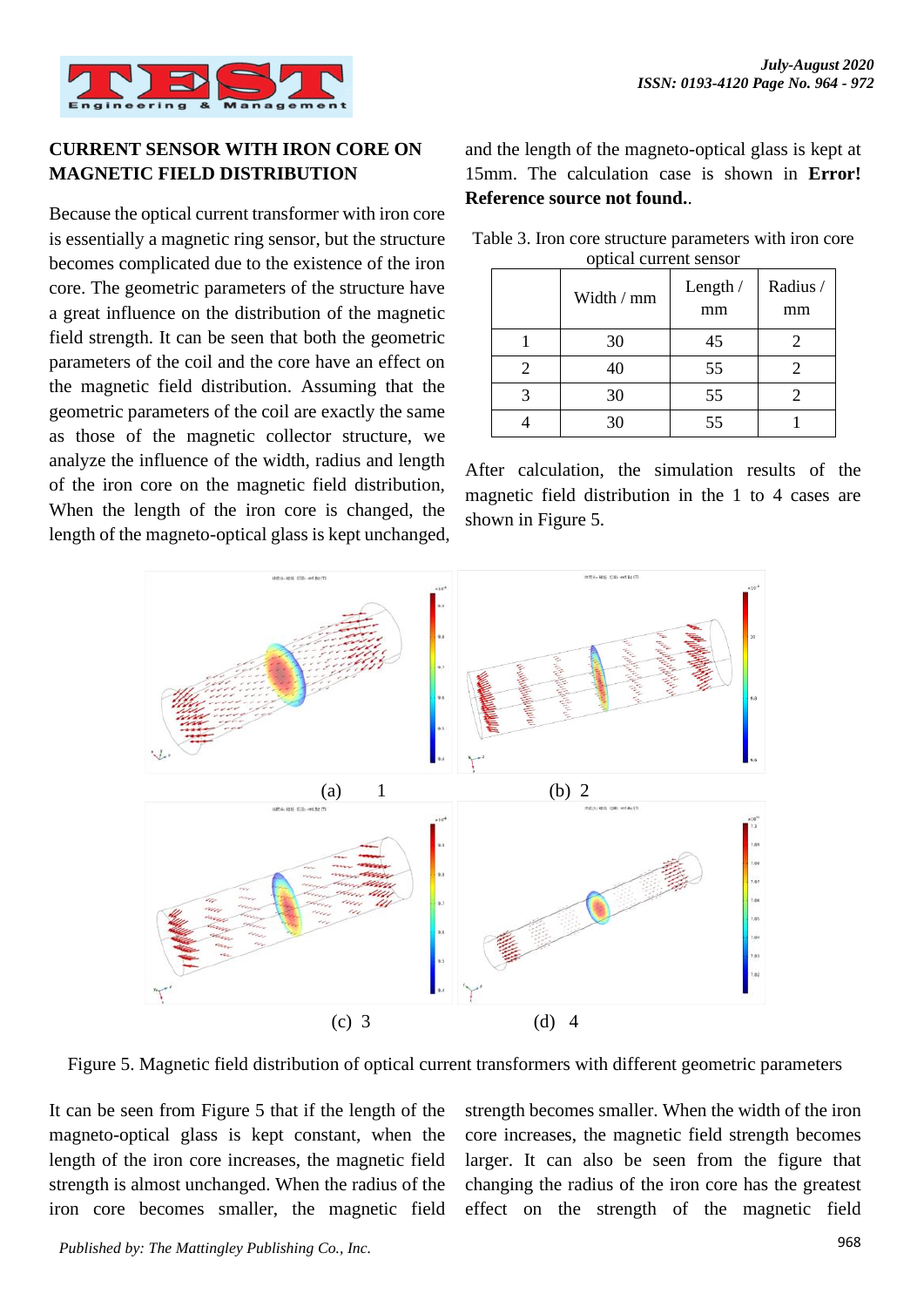

distribution, while changing the length and width has a small effect, which can be ignored. Therefore, the radius parameter of the iron core can be optimized to increase the magnetic field strength.

The geometric parameters of magneto-optic glass also have an influence on the distribution of the magnetic field. In order to study the influence of magneto-optic glass on the distribution of the magnetic field, the geometric parameters of the magneto-optic glass shown in **Error! Reference source not found.** were used for simulation calculation.

| Width / mm | Length / mm |
|------------|-------------|
|            |             |
| 10         |             |
| 15         |             |
|            |             |

Table 4. Geometric parameters of magneto-optic glass

After calculation, the magnetic field simulation results in the 2 and 4 cases are shown in [Figure](#page-5-0) 6, and the calculation results in the first and third cases are shown in **Error! Reference source not found.**(b) and [Figure 5](#page-4-0) (a).



<span id="page-5-0"></span>Figure 6. Magnetic field distribution of optical current transformer under different geometric parameters of magneto-optic glass

It can be seen from [Figure](#page-5-0) 6 that changing the length of the magneto-optical glass greatly changes the magnetic field strength. When the length becomes smaller, the magnetic field strength becomes larger. The magnitude of the magnetic field under different magneto-optical glass lengths is shown in [Figure 7.](#page-5-1)



## <span id="page-5-1"></span>Figure 7. Magnetic field distribution under different magneto-optical glass lengths

It can be seen from [Figure 7](#page-5-1) that changing the radius of the magneto-optical glass will also change the magnetic field strength. When the radius becomes smaller, the magnetic field becomes larger, but the change is smaller and can be ignored. The length of magneto-optical glass is affected by the number of turns of the coil and the axial pitch. The more the number of turns of the coil, the greater the magnetic field strength and the greater the axial pitch. At the same number of turns, the length of the coil will become larger, and the length of the corresponding magneto-optical glass will also change. Therefore,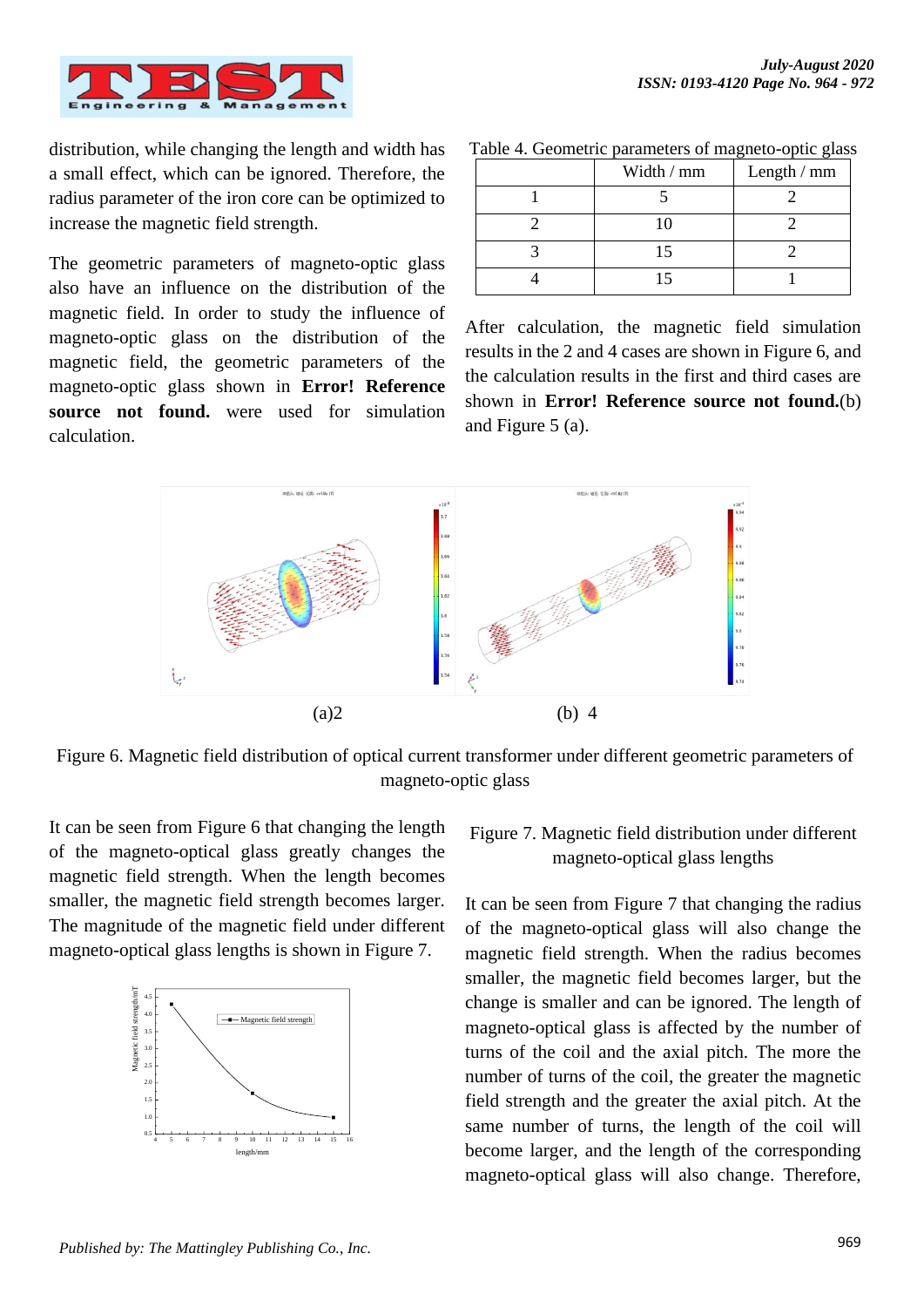

the geometric parameters of the coil need to be combined for further analysis.

Changing the geometric parameters of the coil may have a greater impact on the magnetic field distribution, because the length of the iron core is closely related to the geometric parameters of the coil. It changes the geometric parameters of the coil for simulation. Since the axial pitch and the number of turns of the coil are the main factors affecting the length, the main influence of the changes of these two parameters on the magnetic field distribution of the transformer is considered. The width, radius and length of the iron core are 30mm, 2mm and 55mm, the length of the magneto-optical glass is 15mm and the radius is 2mm. The geometric parameters of the coil structure are shown in [Table 2.](#page-6-0)

<span id="page-6-0"></span>

| Axial pitch/mm | Number of<br>turns |
|----------------|--------------------|
|                | 20                 |
|                | 10                 |
| 2.5            | 20                 |
| 2.5            |                    |

After calculation, the magnetic field simulation results in the 1 to 4 cases are shown in [Figure](#page-6-1) 8.



<span id="page-6-1"></span>Figure 8. Magnetic field distribution of optical current sensor under different coil structure geometric parameters

It can be seen from [Figure](#page-6-1) 8 that since the number of turns is reduced by 1/2, the second case is 1/2 of the first case, but the length of the coil is also reduced by half. If the length of the magneto-optical glass is also reduced. Therefore, the magnetic field strength will not be reduced to 1/2, so this provides the possibility of miniaturization of the iron core type optical current transformer. Changing the axial pitch does not change the strength of the magnetic field, but it will change the length of the coil, so the length of the iron core

needs to be changed appropriately. If the axial pitch becomes 3mm, the length of those coils will be greater than the length of the core, so the core length must be increased, but this does not necessarily affect the length of the magneto-optic glass. The optimal parameter of the coil should be the minimum axial pitch. The minimum axial pitch is related to the small radius of the coil. The smaller the radius, the smaller the length of the coil, but the greater the loss. Therefore, it can be seen that the magnetic field

970 *Published by: The Mattingley Publishing Co., Inc.*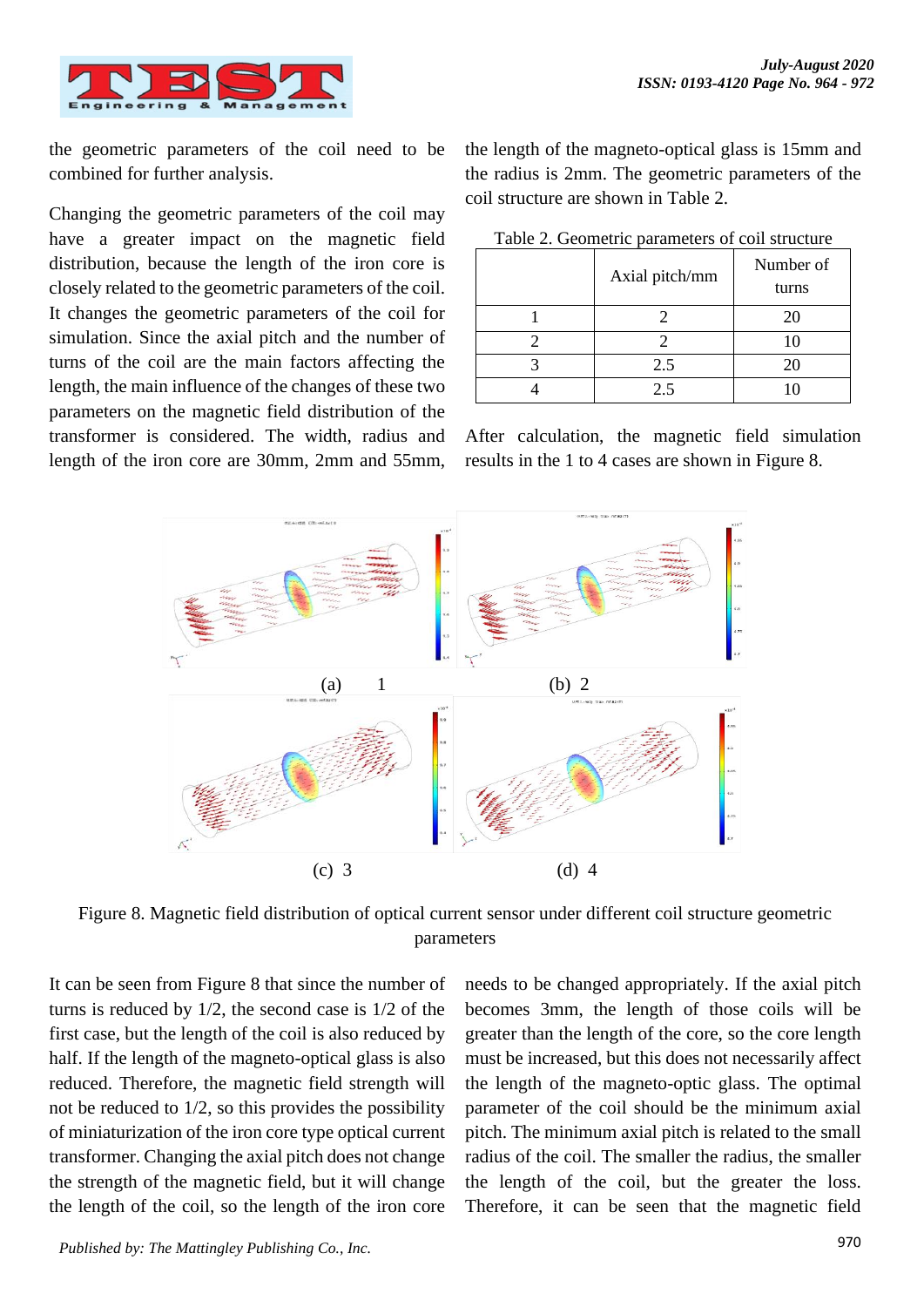

distribution of the sensing part of the iron core type optical current transformer will be affected by various factors. The main factors affected are the length of the magneto-optical glass and the number of turns and radius of the coil.

## **5.CONCLUSIONS**

Through the above analysis and calculation, this article can draw the following conclusions:

(1) The optical current transformer with iron core can make full use of the parameters of the coil, iron core and magneto-optic glass to adjust the intensity of the generated magnetic field. Compared with the commonly used magnetic ring type optical current transformer, the generated magnetic field strength is greater;

(2) The magnetic field distribution of the sensing part of the optical current transformer with iron core is mainly affected by the length of the magneto-optical glass. The larger the length, the smaller the magnetic field strength, and the smaller the length, the greater the magnetic field strength, which is conducive to miniaturization design;

(3) The magnetic field distribution of the sensing part of the optical current transformer with iron core will also be affected by the number of turns and radius of the coil. When the number of turns of the coil becomes larger, the magnetic field strength also becomes larger. However, the length of the corresponding iron core should also become larger, and the radius affects the minimum axial pitch, thereby affecting the length of the coil, which is not conducive to miniaturization design;

(4) For the above analysis, the structural parameters of the sensing part of the optical current transformer with iron core can be optimized based on the magnetic field distribution.

#### **ACKNOWLEDGEMENTS**

The authors acknowledge project supported by State Grid Hebei Electric Power Co., Ltd. (Grant No. SGHEDK00DYJS1900100)

**Conflicts of Interest:** The authors declare no conflict of interest. The funders had no role in the design of the study; in the collection, analyses, or interpretation of data; in the writing of the manuscript, or in the decision to publish the results

#### **REFERENCES**

- 1. Linghao ZHANG, Jiankun LIU, Jing BU. Research on improved current transformer saturation recognition method based on floating threshold. Electric Power Engineering Technology, 2019 (3), pp. 115-120.
- 2. Zhiqiang YANG, Wei CHEN. Research on Measuring Method of Core Remanence of Current Transformer. Power Engineering Technology, 2018, v.37; No.179 (03), pp. 44-48.
- 3. Lin CHENG, Anxiang GUO, Weidong QI, et al. Research on the output characteristics of electronic current transformer in complex electromagnetic environment. Shaanxi Electric Power, 2017, 045 (008), pp. 64-69.
- 4. Zhanfeng FAN, Shenyi BAI, Zhide YANG, et al. Research on key technologies of optical current transformers. Power system protection and control, 2008, 46 (03), pp. 67-74.
- 5. Yamaguchi Tatsushi, Shiozawa Daigoro, Rokunohe Toshiaki, et al. Development of Independent Type Optical CT. Electronics and Communication in Japan, 2014, 97(1), pp. 28-36.
- 6. Xuanhe BAO. Key technology analysis of optical current transformer. Shandong industrial technology, 2018 (20), pp. 162.
- 7. Shuyun MU, Mei HUANG, Dezhong WANG. Analysis of the development trend of electronic transformer technology. Shaanxi Electric Power, 2012 (09), pp. 78-83.
- 8. Zhihong XIAO, Zhizhong GUO, Guoqing ZHANG, et al. Study on Faraday optical rotation effect of non-uniform magnetic field. Chinese journal of electrical engineering, 2017, 37 (08), pp. 2426-2436.